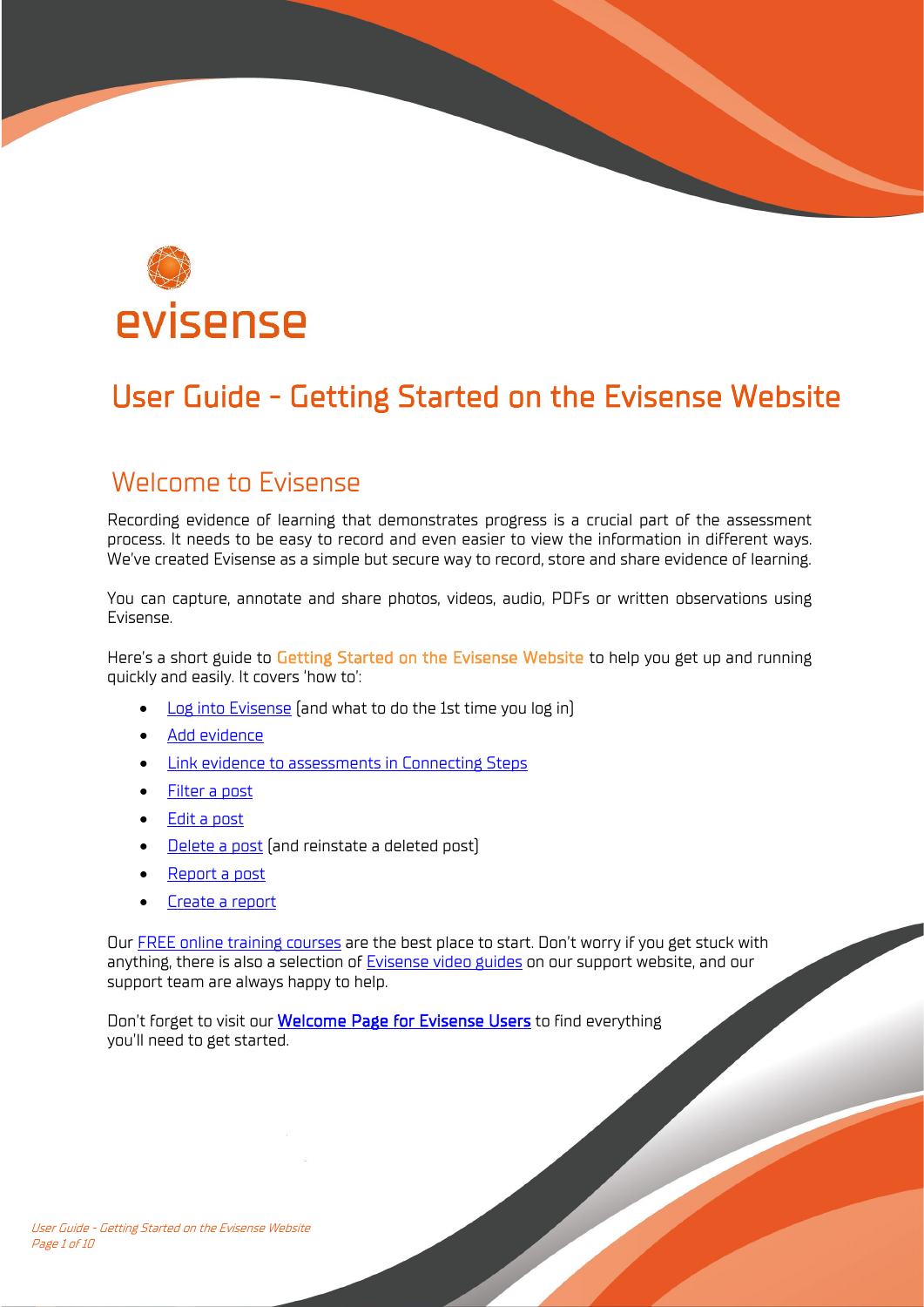## Complete our FREE online training courses

Our FREE online training courses have been designed to help you learn how to use our software and get the most out of all of its features.

- Start the course: [Whole School Introduction](https://support.bsquared.co.uk/courses/whole-school-introduction?utm_source=Evisense&utm_medium=User-Guide&utm_campaign=Whole-School-Training-Video) This course is the best place to start if you are new to B Squared. It briefly outlines each of our products and how they are ideally used.
- Start the course: [Evisense for Teachers](https://support.bsquared.co.uk/courses/evisense-for-teachers?utm_source=Evisense&utm_medium=User-Guide&utm_campaign=EvisenseforTeachers-Training-Video) This course goes through the majority of the screens and how they work. It gives a good understanding of how Evisense can be used to capture and store evidence of learning in your setting.

### Getting started

Watch our 5-minute Getting Started video: [how to add evidence using the Evisense website](https://support.bsquared.co.uk/evisense/how-do-i-add-evidence-using-the-evisense-website/?utm_source=Evisense&utm_medium=UserGuide&utm_campaign=EVISupportSiteVideo-AddEvidence)

## Log into Evisense

- 1. Visit [https://uk.evisense.com](https://uk.evisense.com/) (or [https://au.evisense.com](https://au.evisense.com/) if you're in Australia or New Zealand)
- 2. Enter your username (the email address you registered with) in lowercase and your password
- 3. Click Login

\*If you already use our Connecting Steps assessment software your username and password will be the same.\*

#### Forgot your password?

It happens, don't worry, just click on the 'Forgot Password' link in the login screen, and you will be sent an email with a link to reset your password.

Note: A password must be a minimum of 10 characters and include AT LEAST 3 of the following types of characters: lowercase, uppercase, number or special character.

Note: \*Your login email address is case sensitive and MUST be typed in lowercase\*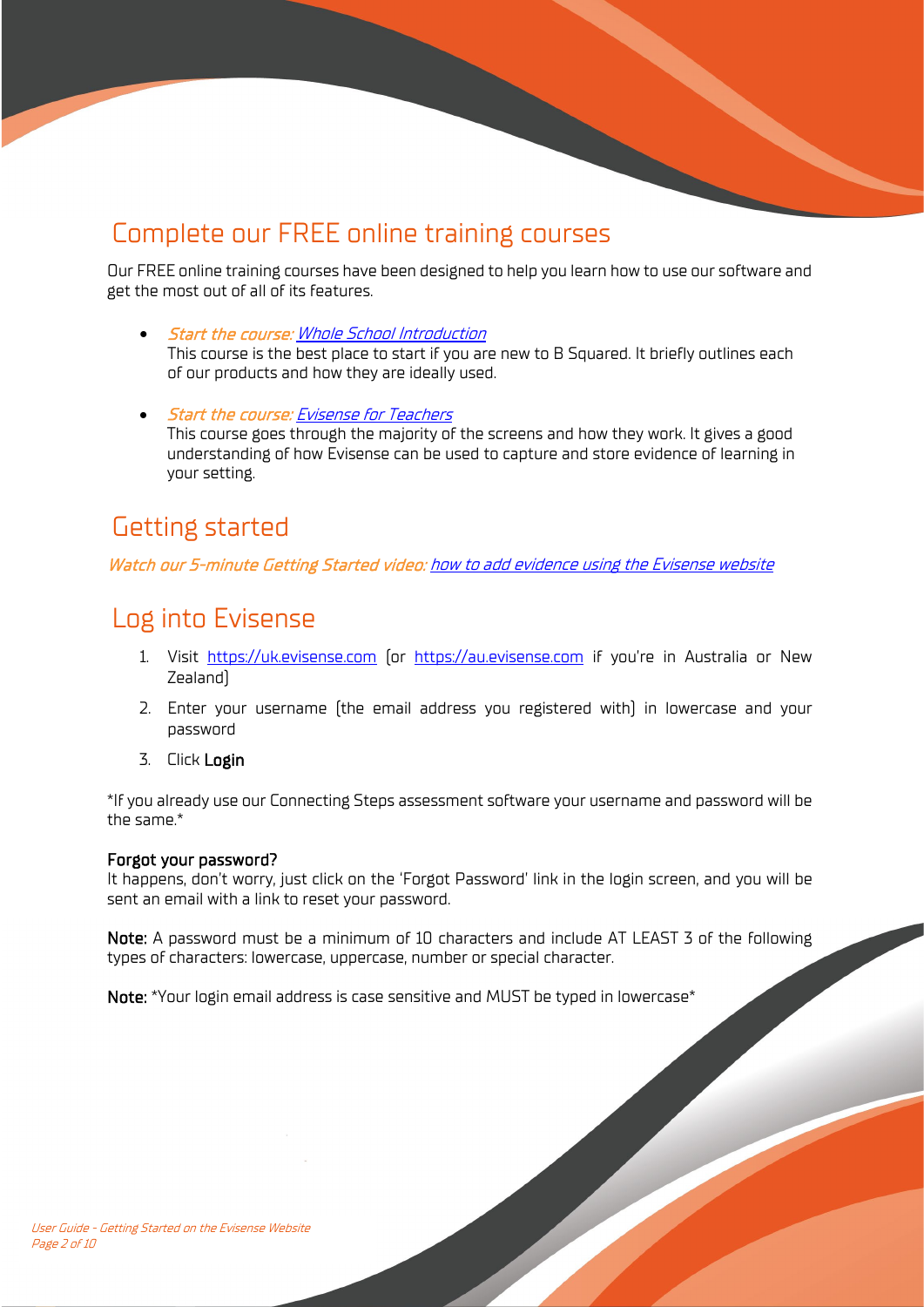# 1st time you log in

The first time you log into the Evisense website, you will be prompted to complete 2 actions.

Firstly, accept the Evisense licence agreement – Click to say OK

Secondly, select your default settings for Group, Post Privacy (who can see your posts) and Linked Assessments. It's quicker and easier to add evidence if you select your most commonly used options as your default settings.

- 1. Click the cog icon at the top right of the Evisense screen.
- 2. Select Preferences from the dropdown list. The Change Preferences dialog box opens.
- 3. Select your default group from the Select Default Group drop-down list. Choose the main Group you will be adding evidence for, then this will appear as the default Group on your new posts.
- 4. Select your Post Privacy default settings. You can choose to Mark posts as private, Hide posts from students or Make posts available to everyone.
- 5. Select your Linked Assessments default settings. You can choose to Hide curriculum from linked assessment list or Automatically expand linked assessments in feed.
- 6. You can also switch Email Notifications on, if you want an email to notify you when a new piece of evidence is posted.
- 7. Click Apply Changes.

### <span id="page-2-0"></span>Add evidence

- 1. Click the paper clip icon in the Evisense it! box to browse for and upload your evidence.
- 2. Enter a comment about the evidence in the Evisense it! box, you'll see more options appear.
- 3. Tag a student or group of students by clicking in the Tag Students section. Start typing the name and a dropdown list appears with student names, select the one you want. Keep typing and selecting student names until you have added all students you want.
- 4. Select the post privacy level (Teachers Only, Teachers and Parents, Everyone) from the dropdown menu.
- 5. Select the date (choose the day you are posting or when the evidence was captured).
- 6. Click Upload.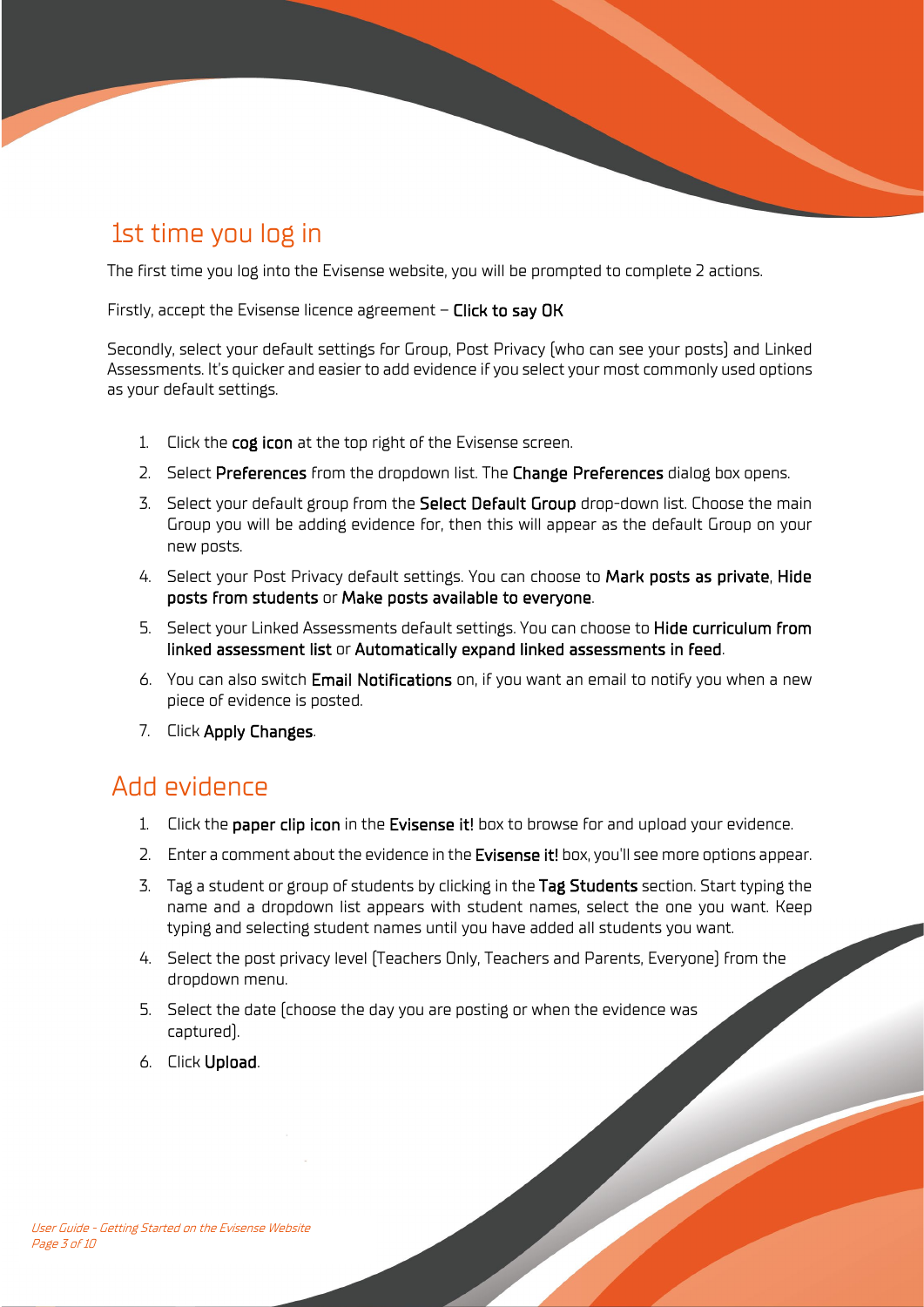## <span id="page-3-0"></span>Link evidence to assessments in Connecting Steps

If your school is also using our Connecting Steps assessment software, you can link evidence to your assessments to demonstrate students' achievements and progress.

The steps below explain how to add and then link your evidence to:

- Curriculum
- Subject
- Profile
- Level
- Strand
- Assessment point

You don't have to select all of the options above - you can stop at any point, just make the selections you want.

- 1. Add your evidence (follow steps 1-4 of the Add Evidence section above).
- 2. Click Link to Assessment and click on the down arrows to display dropdown menus. Select the options you want from these dropdown menus.
- 3. Click Link when you have finished selecting your options.
- 4. Select when you want to post your evidence from the dropdown menu.
- 5. Click Upload.

Note: If a curriculum you are expecting to see is not showing, check that the age range set for that curriculum covers all of your students' ages. You need to check this in Connecting Step, by looking at System Administration – Options: Curriculum & Ages.

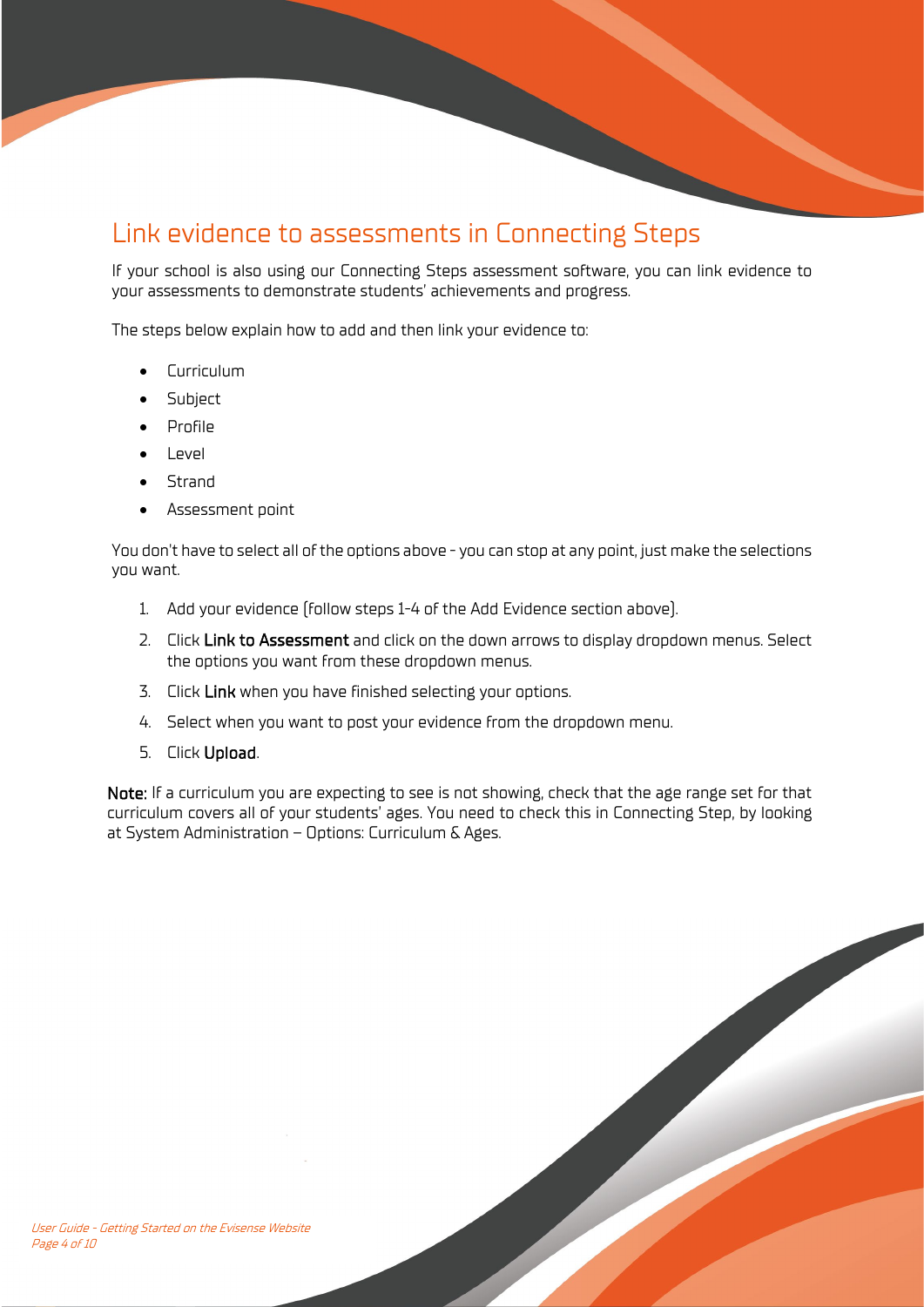## <span id="page-4-0"></span>Filter and view posts

#### Watch our 'how to' video[: how to filter evidence in the Evisense website](https://support.bsquared.co.uk/evisense/how-do-i-filter-evidence-in-the-evisense-website/?utm_source=Evisense&utm_medium=UserGuide&utm_campaign=EVISupportSiteVideo-FilterEvidence)

You can view the evidence you have posted in several ways:

- To view all posts about a student, use the Search For Student box at the top of the screen.
- To view all posts for a student for a specific curriculum, use the search filters on the lefthand side of the screen. If your school has an active licence for our Connecting Steps assessment software, you will be able to search by Curriculum, Subject, Profile, Level, Strand, and Assessment point.
- You can see all your own posts by clicking your name at the top of the screen.

### <span id="page-4-1"></span>Edit a post

#### Watch our 'how to' video[: how to edit a post in Evisense](https://support.bsquared.co.uk/evisense/how-to-edit-a-post-in-evisense/?utm_source=Evisense&utm_medium=UserGuide&utm_campaign=EVISupportSiteVideo-EditAPost)

- 1. Search for the post you want to edit.
- 2. Click on the **Arrow** in the top right of the post.
- 3. Select Edit Post.
- 4. Edit the post as required. You can add or change a comment, link more assessments, tag more students or add more aspects.
- 5. Click the button Done Editing at the bottom right of the post.

Note: Evisense users have different editing rights, depending on their role (Teaching Assistant, Teacher, Software Administrator). This helps Teachers to maintain control of what is posted on Evisense and to prevent anything from being deleted by accident. You can only edit your own posts or other posts that you have permission to edit. Teachers have editing rights for Teaching Assistants' post but can't edit other Teachers' posts. Teaching Assistants can only edit their own posts. The Administrator for Evisense at your school has full editing rights, so they can edit any post.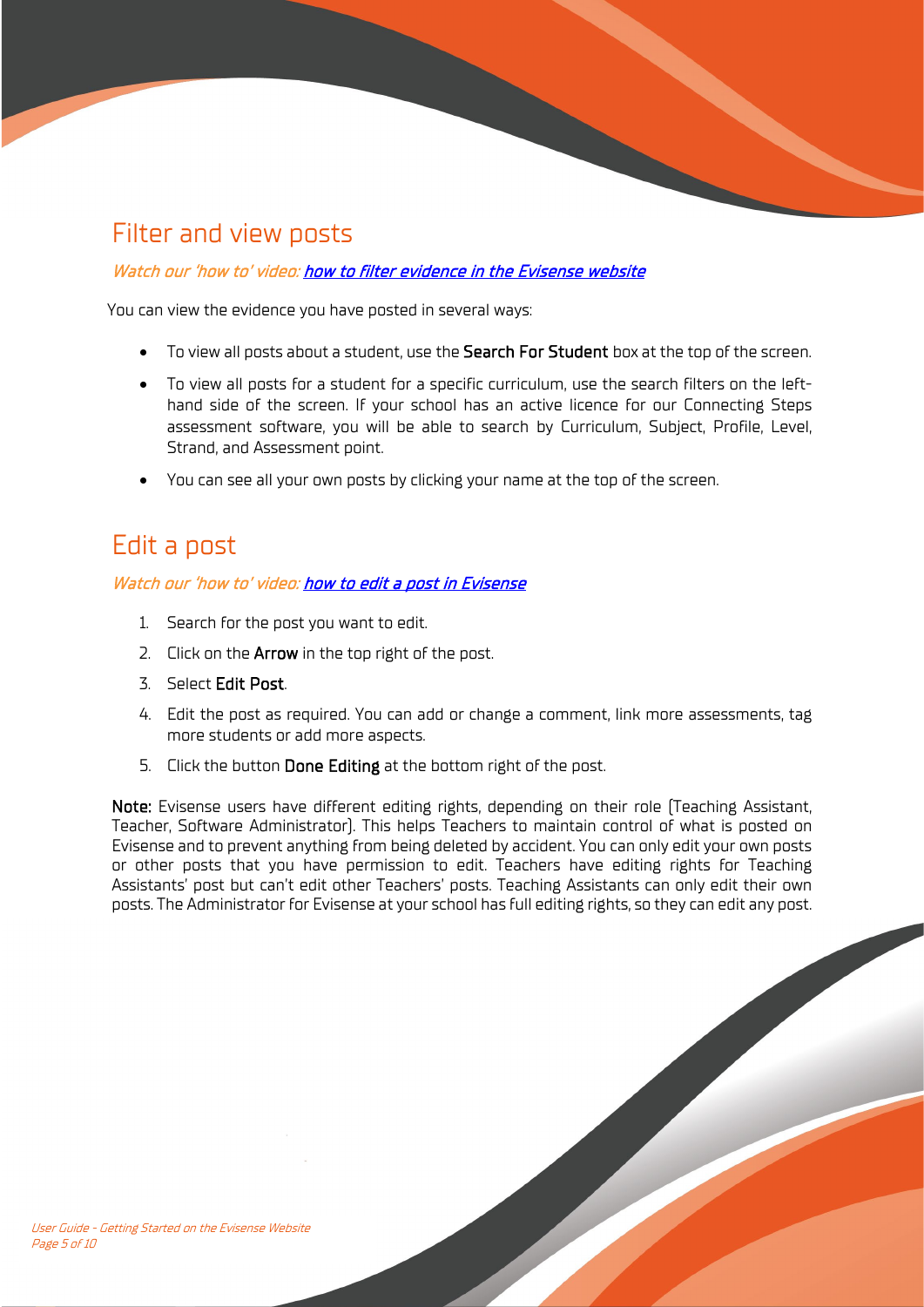## <span id="page-5-0"></span>Delete a post

#### Watch our 'how to' video[: how to delete a post in Evisense](https://support.bsquared.co.uk/evisense/how-to-delete-a-post-in-evisense/?utm_source=Evisense&utm_medium=UserGuide&utm_campaign=EVISupportSiteVideo-DeleteAPost)

- 1. Search for the post you want to delete.
- 2. Click on the **Arrow** in the top right of the post.
- 3. Select Delete Post.
- 4. Click on the Delete Post button.
- 5. Click Close.

Note: Don't worry if you delete a post by mistake. You can view your deleted posts and reinstate a deleted post. Click the cog icon on the Evisense toolbar (top right). Select View Deleted Posts. Find the post you want to reinstate and click Reinstate post. Evisense reinstates the post to the time it was first posted.

## <span id="page-5-1"></span>Report a post

#### Watch our 'how to' video[: how to report a post in Evisense](https://support.bsquared.co.uk/evisense/how-to-report-a-post-in-evisense/?utm_source=Evisense&utm_medium=UserGuide&utm_campaign=EVISupportSiteVideo-ReportAPost)

To ensure inappropriate posts are rapidly dealt with, anyone can 'report' a post, and it is immediately removed from sight. It can then be reviewed by the safeguarding lead to decide on the correct course of action.

- 1. Search for the post you want to report.
- 2. Click on the Arrow in the top right of the post.
- 3. Select Report.
- 4. Select your reason for reporting the post from the dropdown menu.
- 5. Enter a comment to support your reasoning.
- 6. Click Submit Report for Review. A message appears confirming the post has been reported and temporarily removed, and that you'll be advised once action has been taken. The safeguarding lead will be notified of your report, and they will decide whether the post should be removed or reinstated (perhaps with some amendments).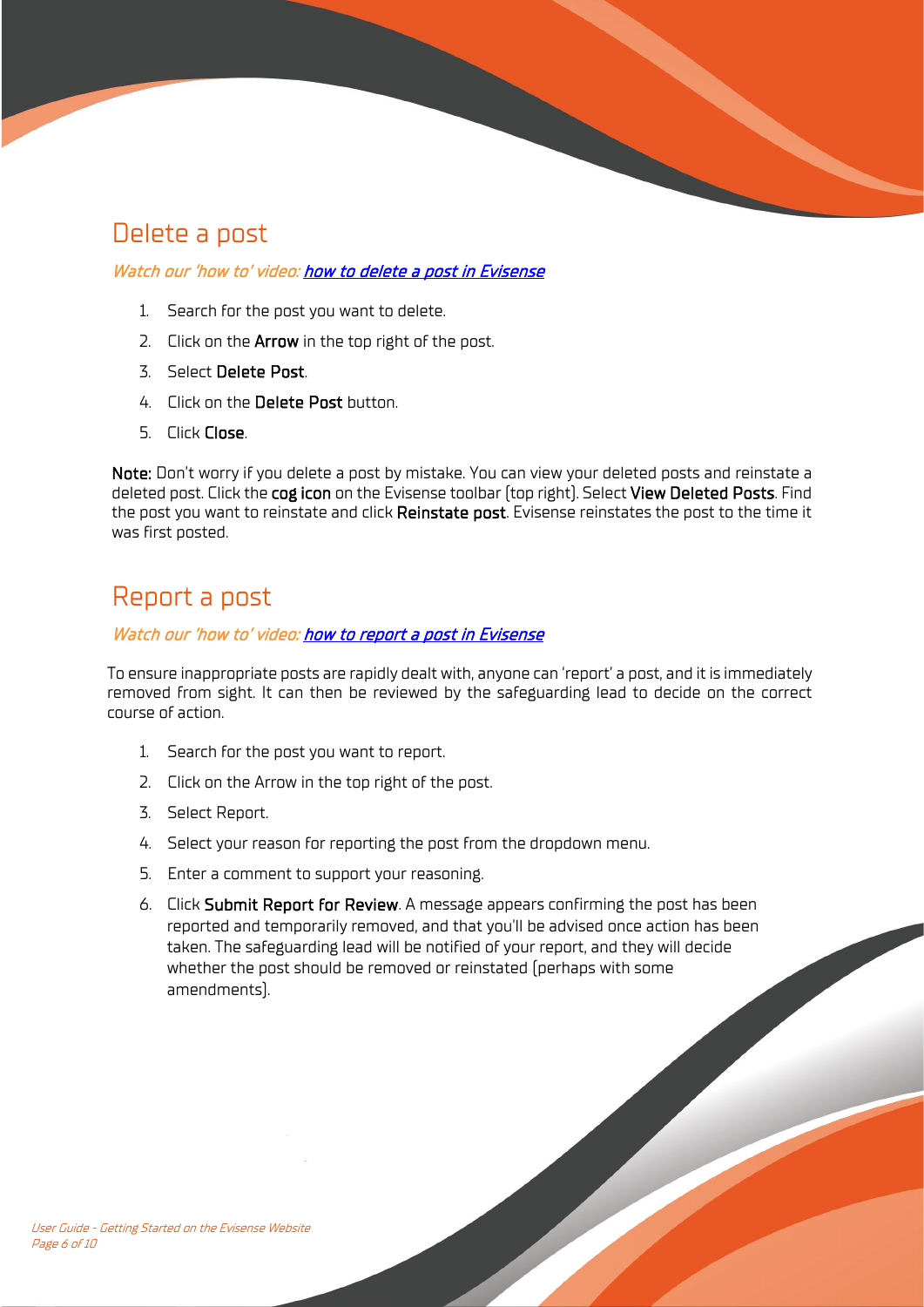### <span id="page-6-0"></span>Create a report

#### Watch our 'how to' video[: how to print a report in Evisense](https://support.bsquared.co.uk/evisense/how-to-print-a-report-in-evisense/?utm_source=Evisense&utm_medium=UserGuide&utm_campaign=EVISupportSiteVideo-PrintAReport)

#### You can use Evisense to:

- Create visually engaging reports.
- Share reports electronically, including access to photo/video/audio evidence of learning to bring your students' achievements to life.
- Add QR codes to printed reports so that videos and audio can be watched and listened to on an appropriate device, i.e. mobile phone, tablet. This can be a useful feature at reviews.

#### Create a report:

- 1. Click the cog icon at the top right of the Evisense screen and select Print from the dropdown list. The Generate Report dialog box opens.
- 2. Tailor your report by selecting from the Options there's a range of options, enabling you to create different types of reports for different uses. You can choose which students to include and filter by curriculum, aspects and date. Watch the video how to print a report in [Evisense](https://support.bsquared.co.uk/evisense/how-to-print-a-report-in-evisense/?utm_source=Evisense&utm_medium=UserGuide&utm_campaign=EVISupportSiteVideo-PrintAReport) for an explanation of all the options. You can also can [view a full list of the Report](https://support.bsquared.co.uk/evisense/creating-and-printing-reports/?utm_source=Evisense&utm_medium=UserGuide&utm_campaign=EVISupportSiteVideo-ReportOptions)  [Options on our support site.](https://support.bsquared.co.uk/evisense/creating-and-printing-reports/?utm_source=Evisense&utm_medium=UserGuide&utm_campaign=EVISupportSiteVideo-ReportOptions)
- 3. Click Next, the Generate Report dialog box will appear telling you how many posts will be included in this report.
- 4. Click Build Report.
- 5. Evisense generates your report compiling all the posts and adding in all the information requested. This may take some time to complete depending on the amount of evidence.

#### Print/save and add a report to Evisense:

When Evisense has finished creating your report, the Generate Report dialog box displays again with options to:

- Print/Save select this option to create a PDF which you can print or save.
- Add To Evidence select this option to add your report to Evisense.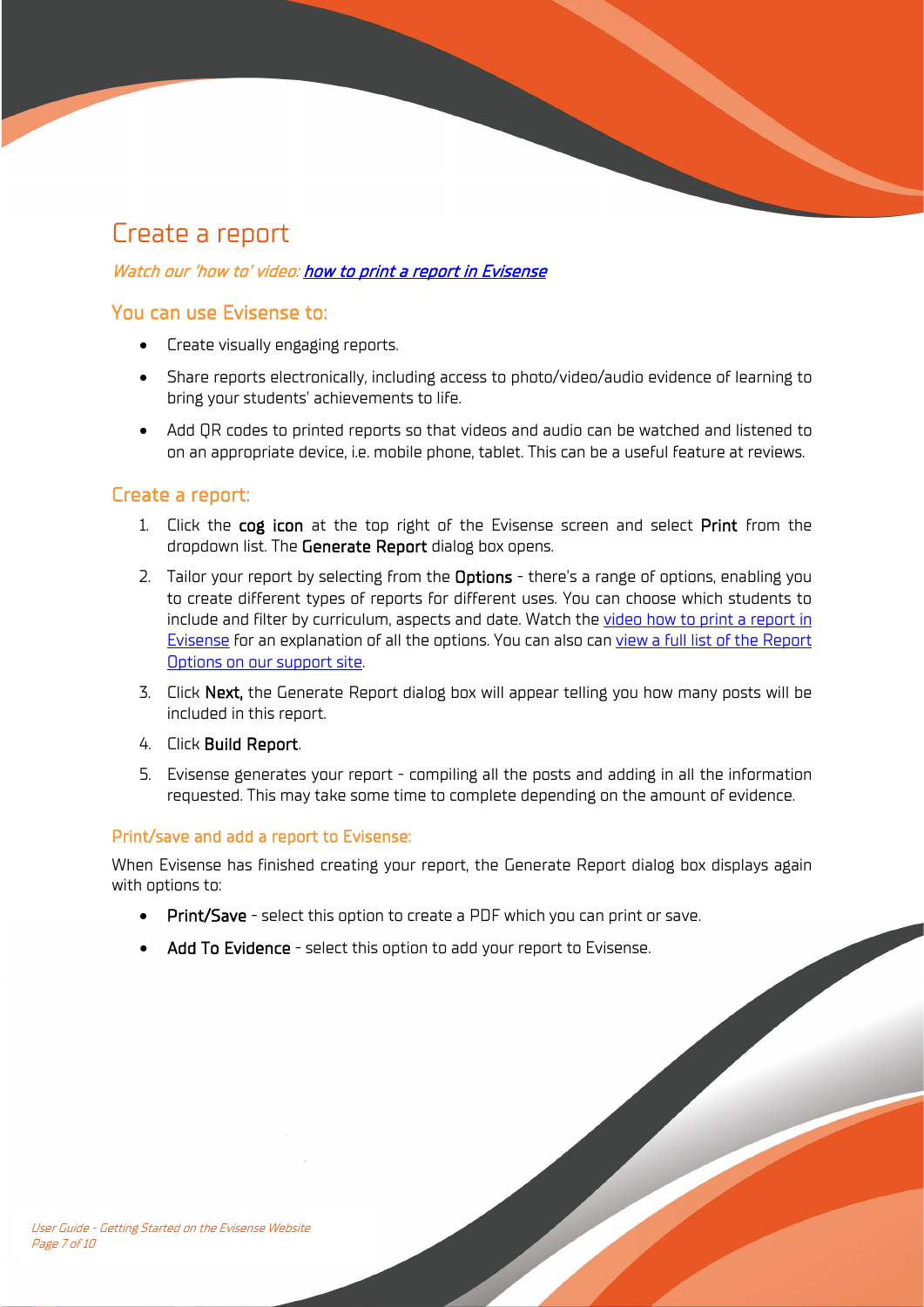#### Watch a video from a report:

#### Watch our 'how to' video: how [to watch a video from a printed report](https://support.bsquared.co.uk/evisense/how-to-watch-a-video-from-a-printed-evisense-report/?utm_source=Evisense&utm_medium=UserGuide&utm_campaign=EVISupportSiteVideo-WatchVideoFromPrintedReport)

- 1. If you select the option to include QR codes in your report, each post will feature a QR code on the righthand side.
- 2. You can use the Evisense App to scan the QR code on a paper copy of a report to view evidence - read more about this in our guide to **Getting Started on the Evisense App**. When viewing a report electronically, simply click on the post to view the evidence. In both cases the original post will open in Evisense, so you can view the photo, watch the video or listen to the audio (depending on the type of evidence).
- 3. Not everyone can view a piece of evidence from a report. The links will only work if you have an account in Evisense with permission to view the evidence. This means that the evidence is kept safe and secure, as only individuals with a valid set of user credentials will be able to access it.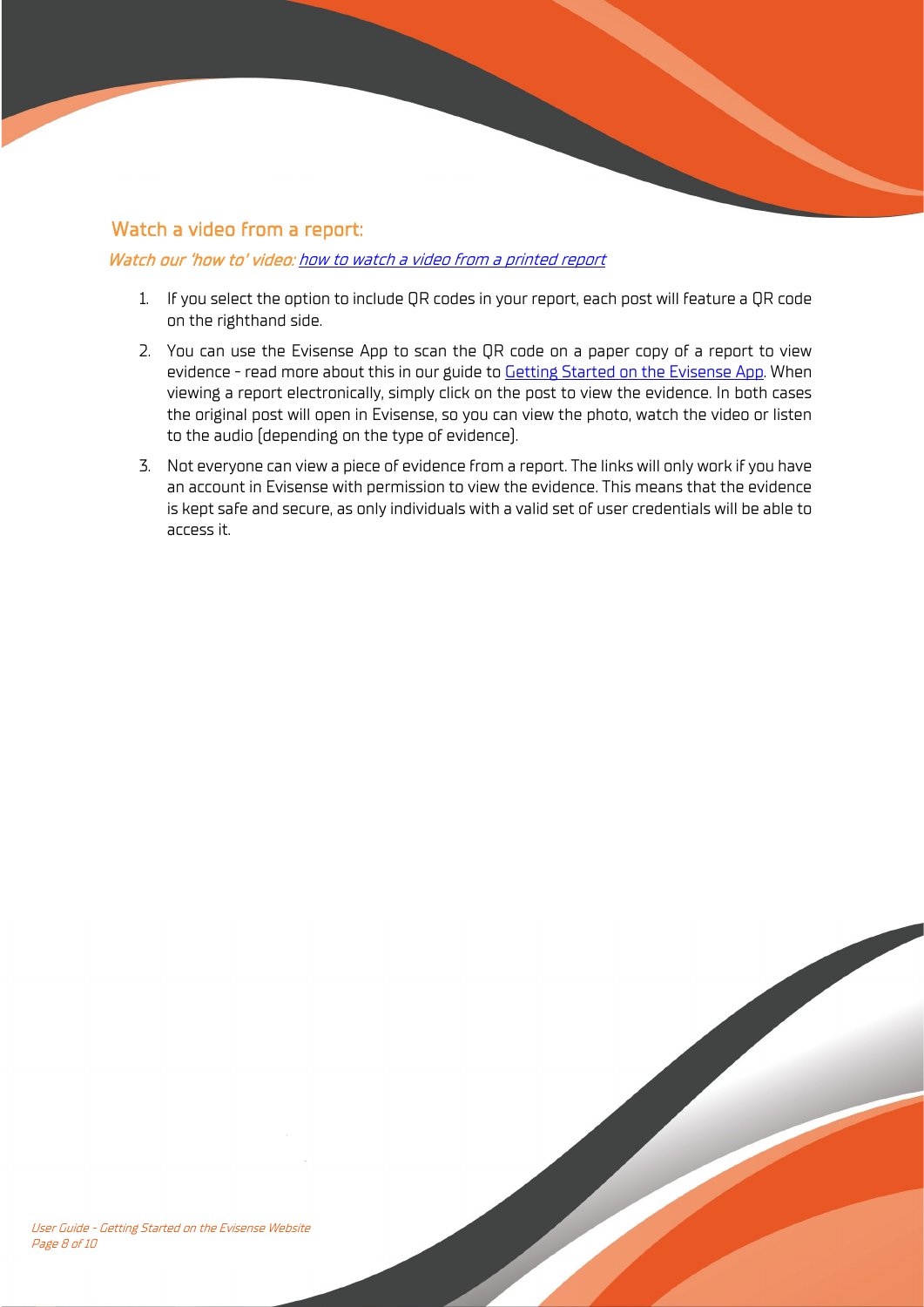# Download the App

We have also created an App, that can be quickly and easily used to capture evidence of learning both inside and outside the classroom using mobile devices.

The Evisense App is available for iPhone, iPad, Android devices and Amazon Fire tablets.

Download the App from the App store for the device you want to install Evisense onto.

- Download the app from the [App Store HERE](https://apps.apple.com/gb/developer/b-squared/id689172373)
- Download the app from [Google Play HERE](https://play.google.com/store/apps/developer?id=B%20Squared%20Ltd)
- Download the app from [Amazon HERE](https://www.amazon.co.uk/gp/product/B01LM5BBKE)

Take a look at our guide to **Getting Started on the Evisense App** for tips on how to get the most out of the App.

Note: As part of our security and safeguarding measures, your school's Evisense account can only be accessed by authorised devices (unless device restriction has been switched off by your school). To get your device authorised, take it to your Administrator who can allow access on that device. Once your device is authorised you can log into the App. You will have the option to set a pin number for quick and easy access.

Note: You will need to log into the Evisense website and accept your licence agreement before you can start to use the App.